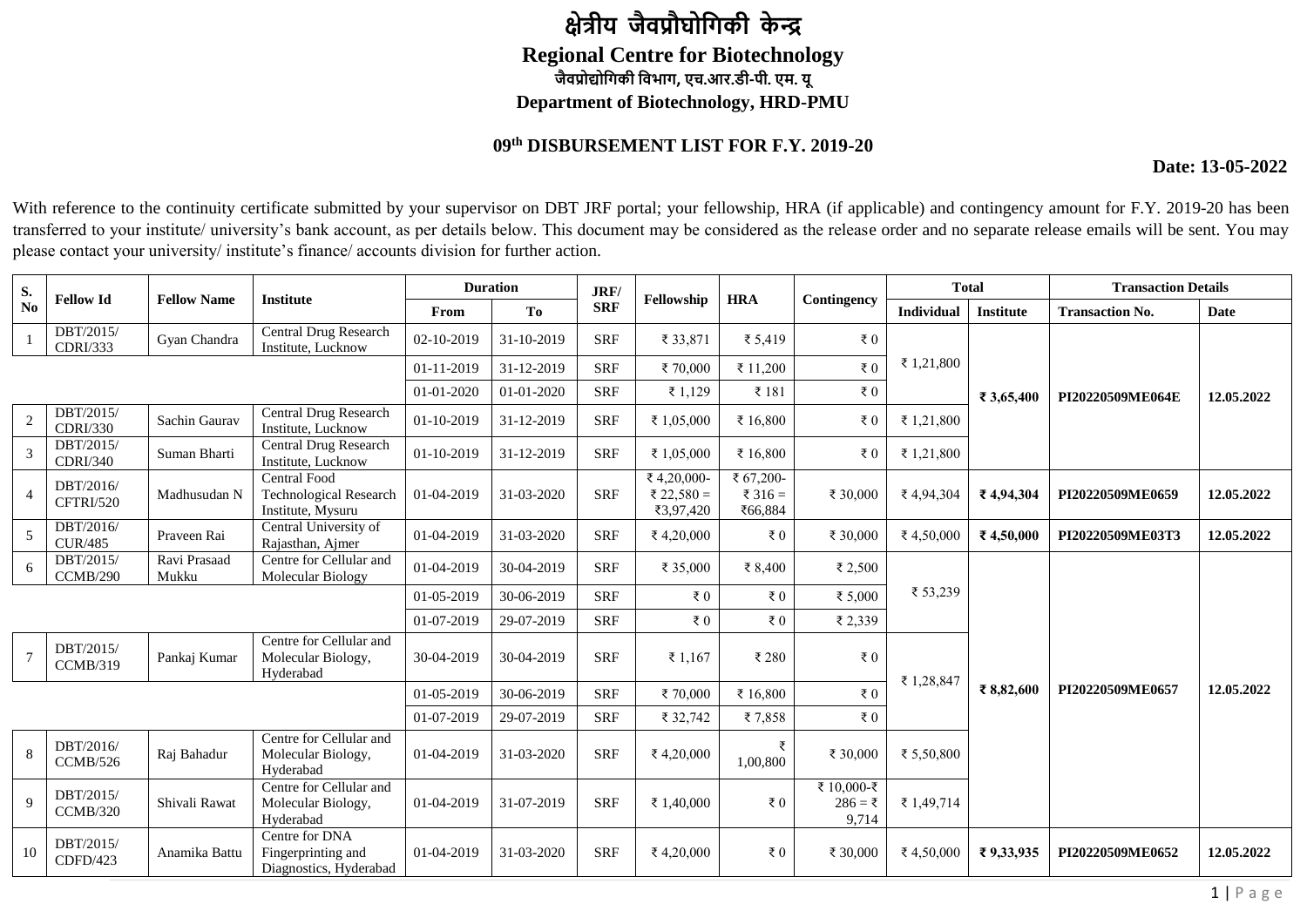| 11 | DBT/2017/<br>CDFD/965            | Priyanka<br>Dahiya           | Centre for DNA<br>Fingerprinting and<br>Diagnostics, Hyderabad         | 17-07-2019 | 31-07-2019 | <b>SRF</b> | ₹ 1,935                                | $\bar{z}$ 0  | ₹ $0$                          | ₹ 33,935   |            |                  |            |
|----|----------------------------------|------------------------------|------------------------------------------------------------------------|------------|------------|------------|----------------------------------------|--------------|--------------------------------|------------|------------|------------------|------------|
|    |                                  |                              | 01-08-2019                                                             | 31-03-2020 | <b>SRF</b> | ₹ 32,000   | ₹ $0$                                  | ₹ $0$        |                                |            |            |                  |            |
| 12 | DBT/2016/<br>CDFD/532            | Ravi Pal                     | Centre for DNA<br>Fingerprinting and<br>Diagnostics, Hyderabad         | 01-04-2019 | 31-03-2020 | <b>SRF</b> | ₹ 4,20,000                             | $\bar{z}$ 0  | ₹ 30,000                       | ₹4,50,000  |            |                  |            |
| 13 | DBT/2014/<br>UOD/166             | Krishna Nand<br>Singh        | Delhi University                                                       | 01-04-2019 | 30-06-2019 | <b>SRF</b> | ₹ 1,05,000                             | ₹ 25,200     | ₹7,500-₹<br>$200 = ₹$<br>7,300 | ₹ 1,46,384 | ₹1,46,384  | PI20220509ME065D | 12.05.2022 |
|    |                                  |                              |                                                                        | 01-07-2019 | 06-07-2019 | <b>SRF</b> | ₹ 6,774                                | ₹ 1,626      | ₹484                           |            |            |                  |            |
| 14 | DBT/2019<br>/IPU/1399            | Kainat Masih                 | Guru Gobind Singh<br>Indraprastha<br>University, New Delhi             | 05-12-2019 | 31-12-2019 | <b>JRF</b> | ₹ 27,000                               | ₹ $6,480$    | ₹ 2,177                        | ₹1,58,477  |            | PI20220509ME065F |            |
|    |                                  |                              |                                                                        | 01-01-2020 | 31-03-2020 | <b>JRF</b> | ₹93,000                                | ₹ 22,320     | ₹7,500                         |            |            |                  |            |
| 15 | DBT/2014/<br><b>IPU/232</b>      | Vikas Kumar<br>Mandal        | Guru Gobind Singh<br>Indraprastha<br>University, New Delhi             | 22-06-2019 | 30-06-2019 | <b>SRF</b> | ₹ 10,161                               | ₹ 2,439      | ₹ $0$                          | ₹ 1,30,200 | ₹ 2,88,677 |                  | 12.05.2022 |
|    |                                  |                              |                                                                        | 01-07-2019 | 31-08-2019 | <b>SRF</b> | ₹70,000                                | ₹ 16,800     | $\bar{x}$ 0                    |            |            |                  |            |
|    |                                  |                              |                                                                        | 01-09-2019 | 22-09-2019 | <b>SRF</b> | ₹ 24,839                               | ₹ 5,961      | $\epsilon$ 0                   |            |            |                  |            |
| 16 | DBT/2015/<br>IARI/309            | Manoj ML                     | <b>Indian Agricultural</b><br>Research Institute, New<br>Delhi         | 01-04-2019 | 31-07-2019 | <b>SRF</b> | ₹ 1,40,000-<br>₹20,999 =<br>₹ 1,19,001 | ₹ $0$        | ₹ 10,000                       | ₹ 1,58,033 | ₹1,58,033  | PI20220509ME064T | 12.05.2022 |
|    |                                  |                              |                                                                        | 01-08-2019 | 24-08-2019 | <b>SRF</b> | ₹ 27,097                               | $\bar{z}$ 0  | ₹1,935                         |            |            |                  |            |
| 17 | DBT/2017/<br><b>IIIM/754</b>     | Ajeet Singh                  | Indian Institute of<br><b>Integrative Medicine</b>                     | 01-04-2019 | 31-03-2020 | <b>SRF</b> | ₹ 4,20,000                             | ₹ 67,200     | ₹ 30,000                       | ₹ 5,17,200 | ₹ 5,17,200 | PI20220509ME064Q | 12.05.2022 |
| 18 | DBT/2018/<br><b>IISER-B/1161</b> | Pramod Kumar                 | Indian Insitute of<br>Science Education and<br>Research Bhopal         | 01-04-2019 | 31-03-2020 | <b>JRF</b> | ₹ 3,72,000                             | ₹ $0$        | ₹ 30,000                       | ₹ 4,02,000 |            |                  | 12.05.2022 |
| 19 | DBT/2014/<br>IISER-B/241         | Anil Raj<br>Narooka          | Indian Institute of<br>Science Education and<br><b>Research Bhopal</b> | 01-04-2019 | 30-04-2019 | <b>SRF</b> | ₹ 35,000                               | ₹ $0$        | ₹ 2,500                        | ₹45,000    | ₹4,47,000  | PI20220509ME064R |            |
|    |                                  |                              |                                                                        | 01-05-2019 | 31-07-2019 | <b>SRF</b> | ₹ $0$                                  | ₹ $0$        | ₹7,500                         |            |            |                  |            |
| 20 | DBT/2015/<br>$IISER-P/343$       | Siddhi Maruti<br>Inchanalkar | Indian Institute of<br>Science Education and<br>Research Pune          | 24-04-2019 | 30-04-2019 | <b>SRF</b> | ₹ $8,167$                              | ₹ 1,960      | ₹ $0$                          |            |            |                  |            |
|    |                                  |                              |                                                                        | 01-05-2019 | 30-06-2019 | <b>SRF</b> | ₹70,000                                | ₹ 16,800     | ₹ $0$                          | ₹ 1,29,127 | ₹1,29,127  | PI20220509ME03TN | 12.05.2022 |
|    |                                  |                              |                                                                        | 01-07-2019 | 23-07-2019 | <b>SRF</b> | ₹ 25,968                               | ₹ 6,232      | $\epsilon$ 0                   |            |            |                  |            |
| 21 | DBT/2014/<br>IIT-Kh $/176$       | Ranjana<br>Kumari            | Indian Institute of<br>Technology Kharagpur                            | 07-04-2019 | 30-04-2019 | <b>SRF</b> | ₹ 28,000                               | $\bar{z}$ 0  | $\epsilon$ 0                   |            |            |                  |            |
|    |                                  |                              |                                                                        | 01-05-2019 | 30-06-2019 | <b>SRF</b> | ₹70,000                                | ₹ $0$        | ₹ $0$                          | ₹ 1,04,774 | ₹1,04,774  | PI20220509ME03TU | 12.05.2022 |
|    |                                  |                              | 01-07-2019                                                             | 06-07-2019 | <b>SRF</b> | ₹ 6,774    | $\bar{\tau}$ 0                         | $\epsilon$ 0 |                                |            |            |                  |            |
| 22 | DBT/2014/<br><b>IITR/209</b>     | Sumit Kumar<br>Anand         | Indian Institute of<br>Toxicology Research,<br>Lucknow                 | 01-05-2019 | 31-07-2019 | <b>SRF</b> | ₹ 1,05,000                             | ₹ 16,800     | ₹ $0$                          | ₹ 1,21,800 | ₹1,21,800  | PI20220509ME03TZ | 12.05.2022 |
| 23 | DBT/2015/<br>INSTEM/400          | Pratul Kumar<br>Jain         | Institute for Stem Cell<br>Biology and                                 | 01-04-2019 | 31-03-2020 | <b>SRF</b> | ₹48,000                                | ₹ 11,520     | ₹ $0$                          | ₹ 59,520   | ₹ 59,520   | PI20220509ME03TQ | 12.05.2022 |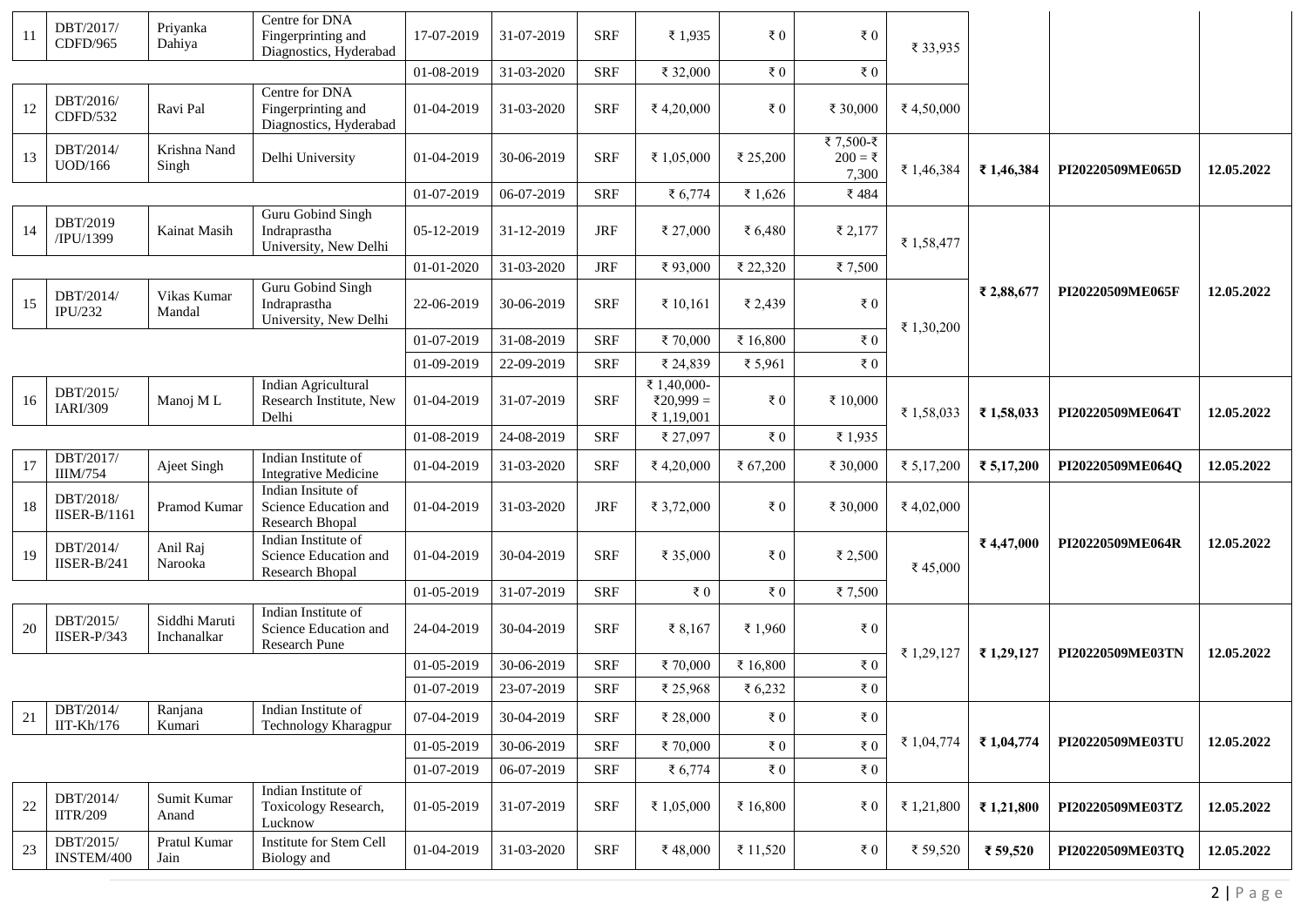|        |                         |                       | Regenerative Medicine,<br>Bengaluru                                                                 |            |            |                               |                |                |                                      |            |            |                  |            |
|--------|-------------------------|-----------------------|-----------------------------------------------------------------------------------------------------|------------|------------|-------------------------------|----------------|----------------|--------------------------------------|------------|------------|------------------|------------|
| 24     | DBT/2014<br>/IGIB/231   | S J<br>Yogaspoorthi   | <b>Institute of Genomics</b><br>& Integrative Biology,<br>New Delhi                                 | 01-04-2019 | 31-07-2019 | <b>SRF</b>                    | ₹ 1,40,000     | ₹ 33,600       | $-51,01,336$                         | ₹72,264    | ₹72,264    | PI20220509ME03SE | 12.05.2022 |
| 25     | DBT/2014<br>/ILS/154    | Ajit Kumar<br>Singh   | Institute of Life<br>Sciences, Bhubaneswar                                                          | 01-04-2019 | 01-04-2019 | <b>SRF</b>                    | ₹1,167         | ₹ $0$          | ₹83                                  | ₹ 1,250    |            |                  |            |
| 26     | DBT/2014<br>/ILS/198    | Abdul Ahad            | Institute of Life<br>Sciences, Bhubaneswar                                                          | 01-04-2019 | 30-04-2019 | <b>SRF</b>                    | ₹ 35,000       | ₹ 5,600        | ₹ 2,500- ₹<br>$10,459 = -$<br>₹7,959 |            |            |                  |            |
|        |                         |                       |                                                                                                     | 01-05-2019 | 24-05-2019 | <b>SRF</b>                    | ₹ 27,097       | ₹4,336         | ₹1,935                               | ₹73,509    | ₹ 74,759   | PI20220509ME03SM | 12.05.2022 |
|        |                         |                       |                                                                                                     | 25-05-2019 | 31-05-2019 | <b>SRF</b>                    | ₹ $0$          | $\bar{\tau}$ 0 | ₹ 565                                |            |            |                  |            |
|        |                         |                       |                                                                                                     | 01-06-2019 | 31-07-2019 | <b>SRF</b>                    | $\bar{\tau}$ 0 | ₹ $0$          | ₹ 5,000                              |            |            |                  |            |
|        |                         |                       |                                                                                                     | 01-08-2019 | 24-08-2019 | <b>SRF</b>                    | ₹ $0$          | ₹ $0$          | ₹1,935                               |            |            |                  |            |
| $27\,$ | DBT/2014/<br>IMTECH/228 | Prashant Singh        | Institute of Microbial<br>Technology,<br>Chandigarh                                                 | 25-05-2019 | 31-05-2019 | <b>SRF</b>                    | ₹7,903         | ₹ 1,264        | ₹ $0$                                | ₹1,21,800  | ₹ 1,21,800 | PI20220509ME03S9 | 12.05.2022 |
|        |                         |                       |                                                                                                     | 01-06-2019 | 31-07-2019 | <b>SRF</b>                    | ₹70,000        | ₹ 11,200       | ₹ $0$                                |            |            |                  |            |
|        |                         |                       |                                                                                                     | 01-08-2019 | 24-08-2019 | <b>SRF</b>                    | ₹ 27,097       | ₹4,336         | ₹ $0$                                |            |            |                  |            |
| 28     | DBT/2015/<br>ICGEB/294  | Ashish Subba          | <b>International Centre For</b><br>Genetic Engineering<br>And Biotechnology,<br>New Delhi           | 20-05-2019 | 31-05-2019 | <b>SRF</b>                    | ₹ 13,548       | ₹ $0$          | $\bar{\tau}$ 0                       | ₹ 1,05,000 |            |                  |            |
|        |                         |                       |                                                                                                     | 01-06-2019 | 31-07-2019 | <b>SRF</b>                    | ₹70,000        | $\bar{\tau}$ 0 | ₹ 0                                  |            |            |                  |            |
|        |                         |                       |                                                                                                     | 01-08-2019 | 19-08-2019 | <b>SRF</b>                    | ₹ 21,452       | $\bar{\tau}$ 0 | ₹ $0$                                |            |            |                  |            |
| 29     | DBT/2017/<br>ICGEB/933  | Wajahat Ali<br>Khan   | <b>International Centre For</b><br>Genetic Engineering<br>And Biotechnology,<br>New Delhi           | 01-04-2019 | 15-04-2019 | <b>JRF</b><br>(HRA<br>Arrear) | $\bar{x}$ 0    | ₹ 3,720        | ₹ 0                                  | ₹ 3,720    | ₹1,52,720  | PI20220509ME03SK | 12.05.2022 |
| 30     | DBT/2017/<br>ICGEB/939  | Osama<br>Mukhtar      | <b>International Centre For</b><br>Genetic Engineering<br>And Biotechnology,<br>New Delhi New Delhi | 05-07-2019 | 31-07-2019 | <b>SRF</b>                    | ₹ 3,484        | ₹836           | ₹ $0$                                | ₹44,000    |            |                  |            |
|        |                         |                       |                                                                                                     | 01-08-2019 | 31-03-2020 | <b>SRF</b>                    | ₹ 32,000       | ₹7,680         | $\bar{\tau}$ 0                       |            |            |                  |            |
| 31     | DBT/2015/<br>JNCASR/311 | Disha Bhange          | Jawaharlal Nehru<br><b>Centre For Advanced</b><br>Scientific Research,<br>Bengaluru                 | 01-10-2019 | 31-12-2019 | <b>SRF</b>                    | ₹ 1,05,000     | ₹ $0$          | $-$ ₹ 191                            | ₹ 1,04,809 | ₹ 5,54,809 |                  |            |
| 32     | DBT/2017/<br>JNCASR/903 | Rajarshi<br>Batabyal  | Jawaharlal Nehru<br>Centre For Advanced<br>Scientific Research,<br>Bengaluru                        | 01-04-2019 | 31-03-2020 | <b>SRF</b>                    | ₹4,20,000      | ₹ $0$          | ₹ 30,000                             | ₹4,50,000  |            | PI20220509ME03SB | 12.05.2022 |
| 33     | DBT/2015/<br>JNU/452    | Kumari<br>Sushmita    | Jawaharlal Nehru<br>University, New Delhi                                                           | 01-04-2019 | 31-03-2020 | <b>SRF</b>                    | ₹4,20,000      | ₹ $0$          | ₹ 30,000                             | ₹4,50,000  |            |                  |            |
| 34     | DBT/2014/<br>JNU/244    | Priyanka<br>Chaudhary | Jawaharlal Nehru<br>University, New Delhi                                                           | 19-06-2019 | 30-06-2019 | <b>SRF</b>                    | ₹ 14,000       | $\bar{\tau}$ 0 | $\epsilon$ 0                         | ₹ 1,05,000 | ₹ 5,55,000 | PI20220509ME03SJ | 12.05.2022 |
|        |                         |                       |                                                                                                     | 01-07-2019 | 31-08-2019 | <b>SRF</b>                    | ₹70,000        | ₹ 0            | ₹ $0$                                |            |            |                  |            |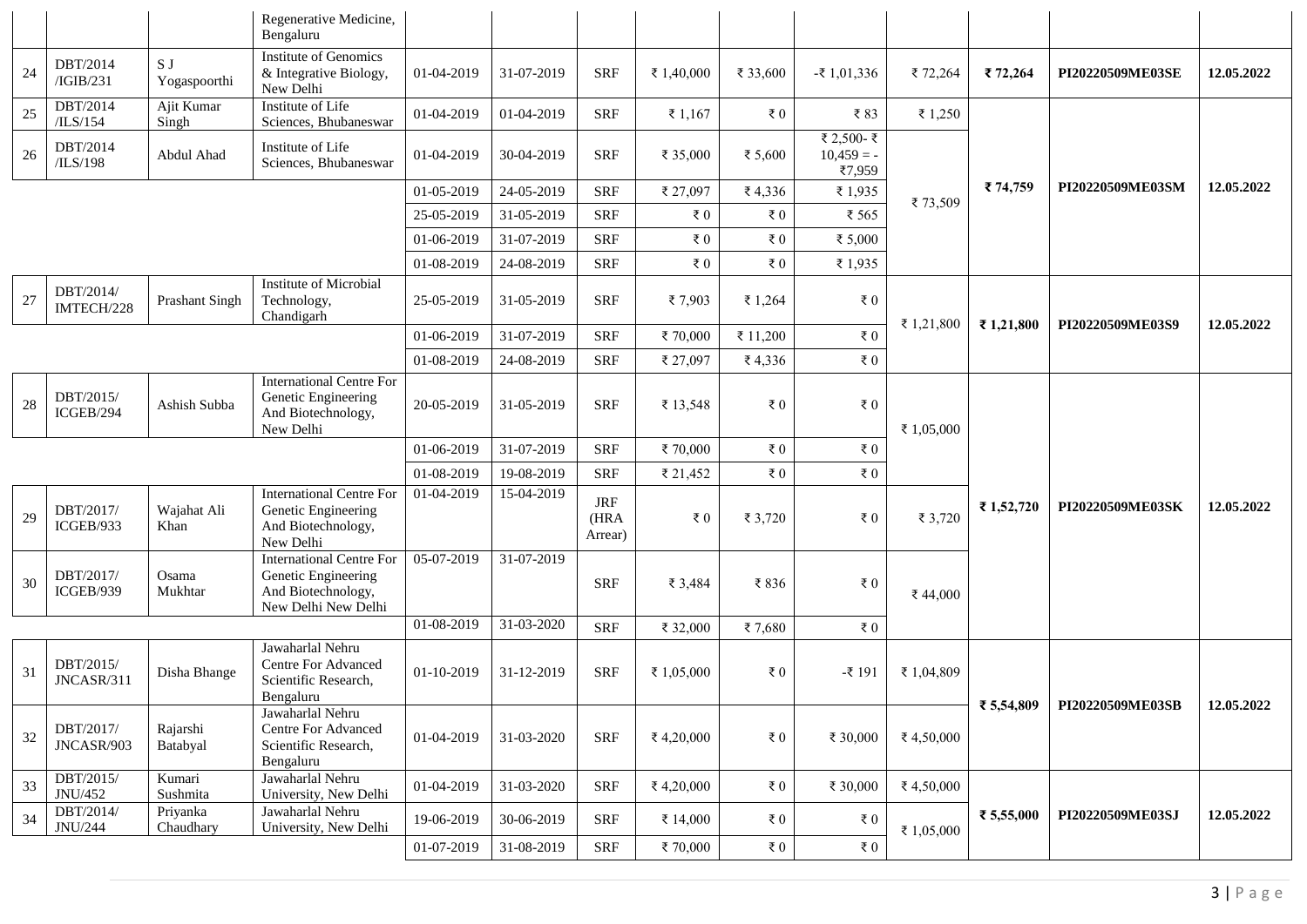|    |                               |                               |                                                                                         | 01-09-2019 | 18-09-2019 | <b>SRF</b>           | ₹ 21,000                                    | $\bar{x}$ 0    | ₹ $0$                                 |            |           |                  |            |
|----|-------------------------------|-------------------------------|-----------------------------------------------------------------------------------------|------------|------------|----------------------|---------------------------------------------|----------------|---------------------------------------|------------|-----------|------------------|------------|
| 35 | DBT/2014/<br><b>NCCS/201</b>  | Bhawna<br><b>Burdak</b>       | National Centre for<br>Cell Science, Pune                                               | 01-04-2019 | 31-07-2019 | <b>SRF</b>           | ₹ 1,40,000-<br>$-$ ₹ 14,000 =<br>₹ 1,26,000 | $-$ ₹ 10,800   | ₹ 10,000-₹<br>$43,602 = -$<br>₹33,602 | ₹81,598    |           |                  |            |
| 36 | DBT/2014/<br><b>NCCS/199</b>  | Divya Kumari                  | National Centre for<br>Cell Science, Pune                                               | 01-04-2019 | 31-07-2019 | <b>SRF</b>           | ₹ 1,40,000                                  | $-$ ₹ 8,400    | $-$ ₹ 121                             | ₹ 1,31,479 |           |                  |            |
| 37 | DBT/2017/<br><b>NCCS/899</b>  | Fahima<br>Munavar K           | National Centre for<br>Cell Science, Pune                                               | 01-09-2019 | 31-03-2020 | <b>SRF</b><br>Arrear | ₹ 28,000                                    | $\epsilon$ 0   | ₹ $0$                                 | ₹ 28,000   |           |                  |            |
| 38 | DBT/2018/<br><b>NCCS/979</b>  | J L Sai Kiran                 | National Centre for<br>Cell Science, Pune                                               | 01-03-2020 | 31-03-2020 | <b>SRF</b><br>Arrear | ₹4,000                                      | ₹ $0$          | ₹ $0$                                 | ₹4,000     | ₹4,34,883 | PI20220509ME03SF | 12.05.2022 |
| 39 | DBT/2017/<br><b>NCCS/898</b>  | Pradipta Pal                  | National Centre for<br>Cell Science, Pune                                               | 01-08-2019 | 31-03-2020 | <b>SRF</b><br>Arrear | ₹ 32,000                                    | ₹ $0$          | ₹ $0$                                 | ₹ 32,000   |           |                  | 12.05.2022 |
| 40 | DBT/2014/<br><b>NCCS/203</b>  | Rutuja Suresh<br>Kuhikar      | National Centre for<br>Cell Science, Pune                                               | 01-04-2019 | 31-07-2019 | <b>SRF</b>           | ₹ 1,40,000                                  | ₹ $0$          | ₹ 10,000                              | ₹ 1,50,000 |           |                  |            |
| 41 | DBT/2014/<br><b>NCCS/200</b>  | Yashika<br>Agarwal            | National Centre for<br>Cell Science, Pune                                               | 01-05-2019 | 31-07-2019 | <b>SRF</b>           | ₹ 1,05,000-<br>₹ $67,419=$<br>₹ 37,581      | $-$ ₹ 10,800   | $-$ ₹ 18,975                          | ₹7,806     |           |                  |            |
| 42 | DBT/2015/<br><b>NIIST/304</b> | Reshma R                      | National Institute for<br>Interdisciplinary<br>Science and<br>Technology,<br>Trivandrum | 12-10-2019 | 31-10-2019 | <b>SRF</b>           | ₹ 22,581                                    | ₹ 3,613        | ₹ 0                                   | ₹ 1,21,800 | ₹1,21,800 | PI20220509ME03SC |            |
|    |                               |                               |                                                                                         | 01-11-2019 | 31-12-2019 | <b>SRF</b>           | ₹70,000                                     | ₹ 11,200       | $\bar{\tau}$ 0                        |            |           |                  |            |
|    |                               |                               |                                                                                         | 01-01-2020 | 11-01-2020 | <b>SRF</b>           | ₹ 12,419                                    | ₹1,987         | $\epsilon$ 0                          |            |           |                  |            |
| 43 | DBT/2016/<br>NII/696          | Rahul Ahuja                   | National Institute of<br>Immunology, New<br>Delhi                                       | 01-04-2019 | 31-03-2020 | <b>SRF</b>           | ₹4,20,000                                   | $\epsilon$ 0   | ₹ 30,000                              | ₹4,50,000  |           | PI20220509ME06OP | 12.05.2022 |
| 44 | DBT/2018/<br>NII/1068         | Vijay Kumar                   | National Institute of<br>Immunology, New<br>Delhi                                       | 01-04-2019 | 31-05-2019 | <b>JRF</b>           | ₹ 62,000                                    | ₹ $0$          | ₹ 5,000                               |            | ₹8,89,600 |                  |            |
|    |                               |                               |                                                                                         | 01-06-2019 | 18-06-2019 | <b>JRF</b>           | ₹ 18,600                                    | $\bar{\tau}$ 0 | ₹ 1,500                               | ₹4,39,600  |           |                  |            |
|    |                               |                               |                                                                                         | 19-06-2019 | 30-06-2019 | <b>SRF</b>           | ₹ 14,000                                    | $\bar{\tau}$ 0 | ₹ 1,000                               |            |           |                  |            |
|    |                               |                               |                                                                                         | 01-07-2019 | 31-03-2020 | <b>SRF</b>           | ₹ 3,15,000                                  | ₹ $0$          | ₹ 22,500                              |            |           |                  |            |
| 45 | DBT/2014/<br>NIPGR/261        | Aanchal<br>Choudhary          | National Institute of<br>Plant Genome<br>Research, New Delhi                            | 01-04-2019 | 30-06-2019 | <b>SRF</b>           | ₹ 1,05,000                                  | ₹ $0$          | ₹ $0$                                 | ₹ 1,35,484 |           |                  |            |
|    |                               |                               |                                                                                         | 01-07-2019 | 27-07-2019 | <b>SRF</b>           | ₹ 30,484                                    | ₹ $0$          | ₹ $0$                                 |            |           |                  |            |
| 46 | DBT/2014/<br><b>NIPGR/260</b> | Daware<br>Anurag<br>Vasantrao | National Institute of<br><b>Plant Genome</b><br>Research, New Delhi                     | 23-06-2019 | 30-06-2019 | <b>SRF</b>           | ₹9,333                                      | ₹ $0$          | $\epsilon$ 0                          | ₹ 1,05,000 |           |                  |            |
|    |                               |                               |                                                                                         | 01-07-2019 | 31-08-2019 | <b>SRF</b>           | ₹70,000                                     | ₹ $0$          | $\epsilon$ 0                          |            | ₹7,74,921 | PI20220509ME03SN | 12.05.2022 |
|    |                               |                               |                                                                                         | 01-09-2019 | 22-09-2019 | <b>SRF</b>           | ₹ 25,667                                    | ₹ $0$          | $\epsilon$ 0                          |            |           |                  |            |
| 47 | DBT/2014/<br><b>NIPGR/266</b> | Niraj Kumar<br>Vishwakarma    | National Institute of<br>Plant Genome<br>Research, New Delhi                            | 22-06-2019 | 30-06-2019 | <b>SRF</b>           | ₹ 10,500                                    | $\bar{\tau}$ 0 | ₹ 0                                   | ₹ 1,05,000 |           |                  |            |
|    |                               |                               |                                                                                         | 01-07-2019 | 31-08-2019 | <b>SRF</b>           | ₹70,000                                     | $\bar{\tau}$ 0 | ₹ $0$                                 |            |           |                  |            |
|    |                               |                               |                                                                                         | 01-09-2019 | 21-09-2019 | <b>SRF</b>           | ₹ 24,500                                    | $\bar{\tau}$ 0 | $\bar{\tau}$ 0                        |            |           |                  |            |